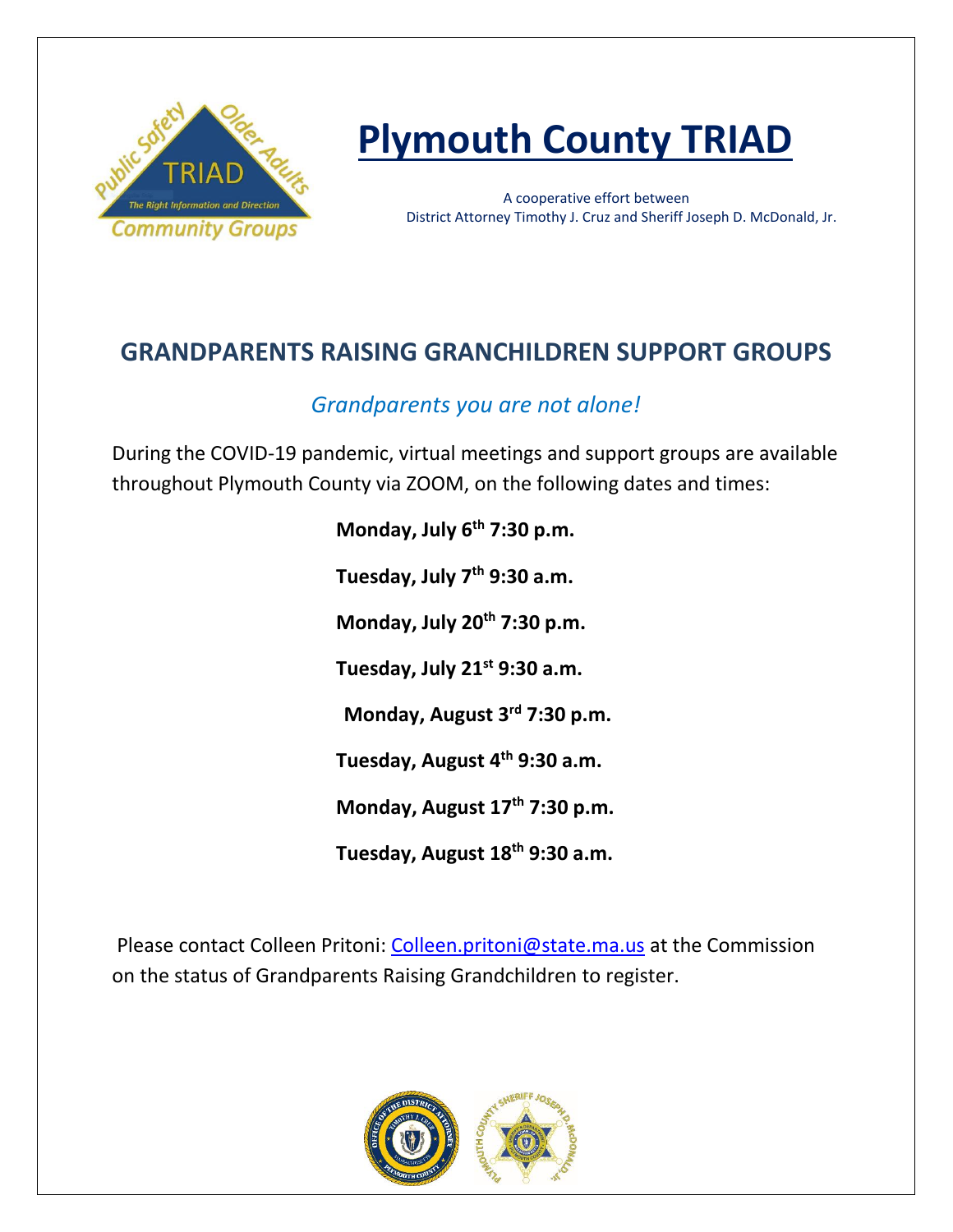#### **Additional Support Groups for Grandparents within Plymouth County**

#### **Brockton**

**The Family Center – Community Connections of Brockton** *Location:* 1367 Main Street Brockton, MA 02301 *Meetings:* Every Tuesday 6:00 pm-7:30 pm *Language:* English *Childcare*: Childcare not provided *Contact Information:* The Family Center 508-857-0272 <https://www.uwgpc.org/frc> *Meeting Virtually – Contact Maria Brennan for more information and Zoom Link*

## **Plymouth**

#### **Plymouth Council on Aging**

*Location:* 44 Nook Road Plymouth, MA 02360

*Meetings***:** Meetings are held every Thursday @ 10:00–11:30am

*Language***:** English (if needed, a translator would be provided in Haitian Creole and Portuguese, French, and Spanish)

*Childcare***:** Childcare not provided

*Contact Information***:** Beth Hadfield (508) 830-4230 [bhadfield@townhall.plymouth.ma.us](mailto:bhadfield@townhall.plymouth.ma.us)